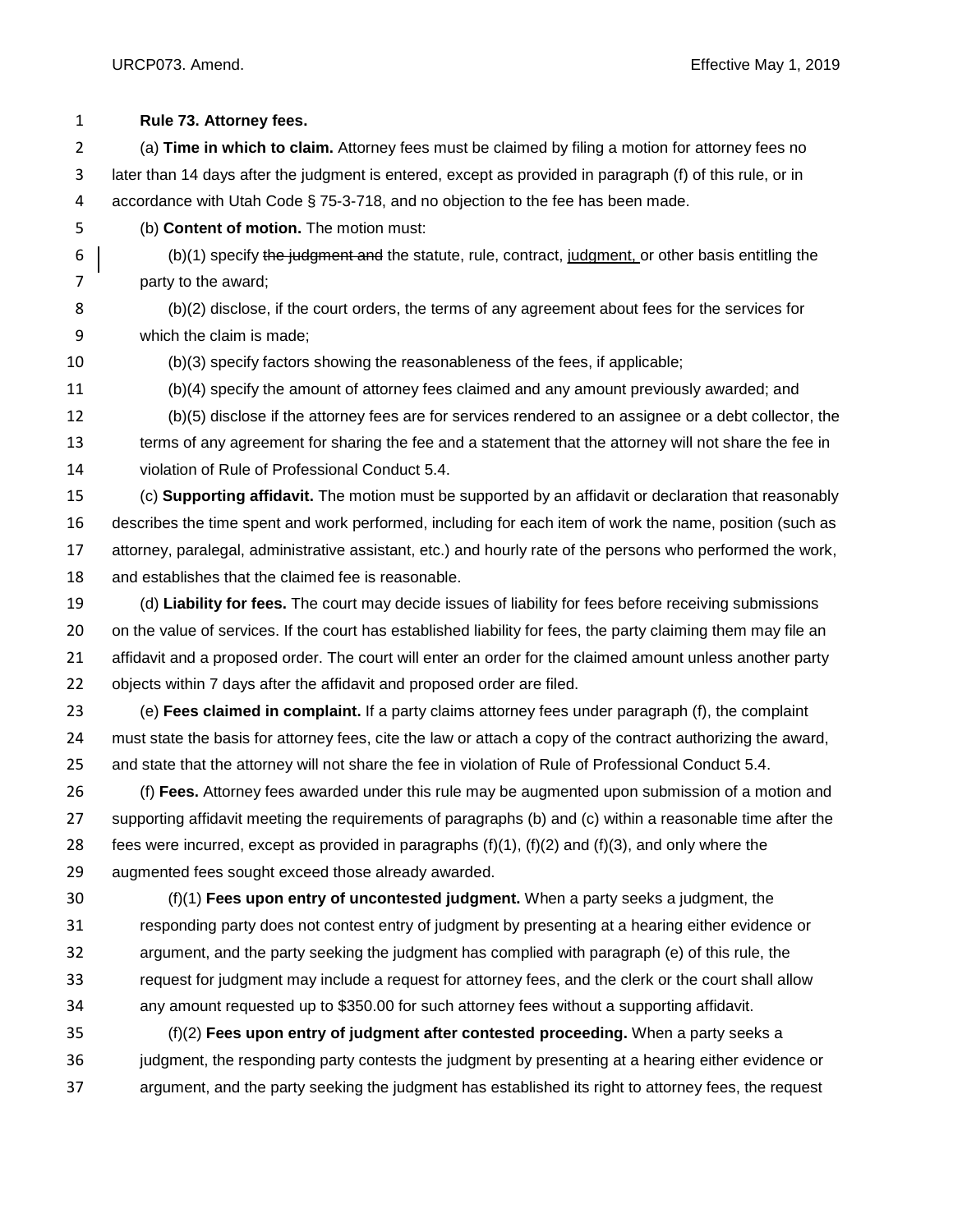- for judgment may include a request for attorney fees, and the clerk or the court shall allow any
- amount requested up to \$750 for such attorney fees without a supporting affidavit.
- (f)(3) **Post Judgment Collections.** When a party has established its entitlement to attorney fees under any paragraph of this rule, and subsequently:
- 42 (f)(3)(A) applies for any writ pursuant to Rules [64,](http://www.utcourts.gov/resources/rules/urcp/urcp064.html) [64A,](http://www.utcourts.gov/resources/rules/urcp/urcp064A.html) [64B,](http://www.utcourts.gov/resources/rules/urcp/urcp064B.html) [64C,](http://www.utcourts.gov/resources/rules/urcp/urcp064C.html) [64D,](http://www.utcourts.gov/resources/rules/urcp/urcp064D.html) or [64E;](http://www.utcourts.gov/resources/rules/urcp/urcp064E.html) or
- (f)(3)(B) files a motion pursuant to Rules 64(c)(2) or 58C or pursuant to Utah Code § 35A-
- 4-314,
- the party may request as part of its application for a writ or its motion that the party's judgment be
- augmented according to the following schedule, and the clerk or the court shall allow such
- augmented attorney fees request without a supporting affidavit if it approves the writ or motion:

| Action                                                                                                                                             | <b>Attorney Fees Allowed</b> |
|----------------------------------------------------------------------------------------------------------------------------------------------------|------------------------------|
| Application for any writ under Rules 64, 64A, 64B, 64C, or 64E,<br>and first application for a writ under Rule 64D<br>to any particular garnishee; | \$75.00                      |
| Any subsequent application for a writ under Rule 64D<br>to the same garnishee;                                                                     | \$25.00                      |
| Any motion filed with the court under Rule $64(c)(2)$ ,<br>Utah Code § 35A-4-314, or Rule 58C;                                                     | \$75.00                      |
| Any subsequent motion under Rule 64(c)(2),<br>Utah Code § 35A-4-314, or Rule 58C<br>filed within 6 months of the previous motion.                  | \$25.00                      |

 (f)(4) **Fees in excess of the schedule.** If a party seeks attorney fees in excess of the amounts set forth in paragraphs (f)(1), (f)(2), or (f)(3), the party shall comply with paragraphs (a) through (c) of this rule.

 (f)(5) **Objections.** Nothing in this paragraph shall be deemed to eliminate any right a party may have to object to any claimed attorney fees.

Advisory Committee Notes:

2018 Amendments

 An overwhelming number of cases filed in the courts, especially debt collection cases, result in the entry of an uncontested judgment. The work required in most cases to obtain an uncontested judgment does not typically depend on the amount at issue. As such, the prior schedule of fees based on the amount of damages has been eliminated, and instead replaced by a single fee upon entry of an uncontested judgment that is intended to approximate the work required in the typical case. A second amount is provided where the case is contested and fees are allowed, again in an effort to estimate the typical cost of litigating such cases. Where additional work is required to collect on the judgment, the

revised rule provides a default amount for writs and certain motions and eliminates the "considerable